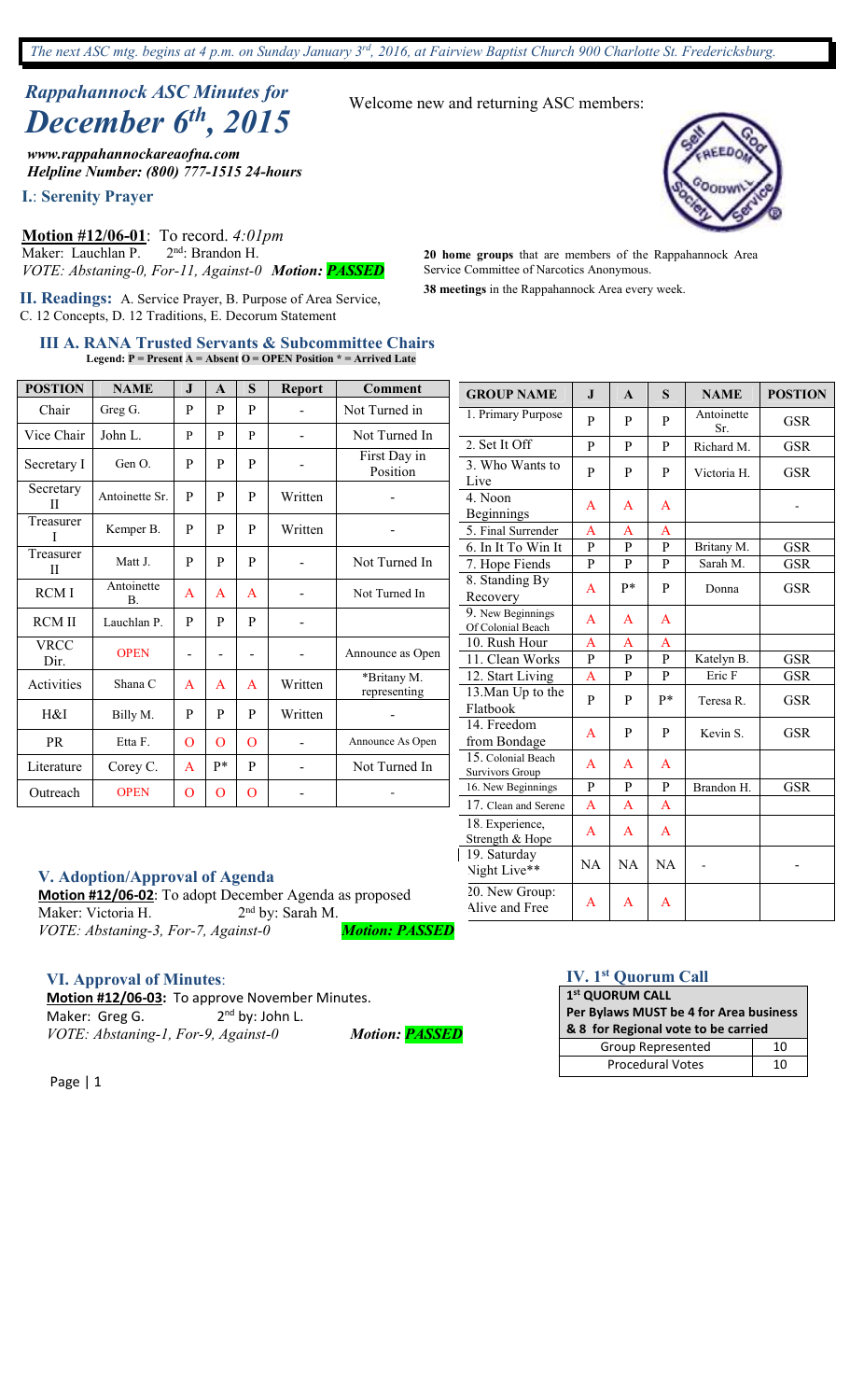# **VII.-XI. Administrative Reports**

### **VII. Secretary Report I**: **Secretary I, Gen O.**

No report, first day as secretary

#### **No Discussion**

#### **Secretary Report II**: **Secretary II, Antoinette B. Sr.**

Hello RANA, I finished the Market Research regarding the NA Meeting Prices… I was able to hit a UPS print sale at \$0.05 per copy. I received the Meeting List was Kemper B. the RANA Treasurer. After it was printed, I discovered that the sate had not been changed from the last meeting list, however these meeting lists are a different color than last quarter's list. We got 1,000 meeting lists printed for 110.00 + taxes. I have a receipt today in hopes of getting reimbursed because I charged the \$115.83 to my personal charge card.

#### **No Discussion**

**VIII. Chair Report: Chair, Greg G.** 

**No report, due quarterly.** 

### **IX. Vice Chair Report**: **Vice Chair, John L.**

#### **No report, due bimonthly.**

#### **No Discussion**

### **X. Treasurer Report**: Report given by Treasurer I, Kemper B

Dear RANA ASC Members, Thank you for allowing me to serve.

Our beginning balance as of the start of Last Month's ASC was \$2185.26. Our expenses last month totaled \$678.61. The following checks were written:

| Check $#$ :      | Amount: | To:         | For:                 | <b>Budget:</b> | Receipt |
|------------------|---------|-------------|----------------------|----------------|---------|
| N/A (Debit Card) | 281.80  | <b>NAWS</b> | Literature Order     | Yes            | Yes     |
| 1074             | 384.17  | Shana C.    | Activities           | Yes            | Yes     |
| 1075             | 12.64   | Greg G.     | Copies Reimbursement | Yes            | Yes     |
|                  |         |             |                      |                |         |
|                  |         |             |                      |                |         |

The Literature order was purchased directly from NA World Services via the RANA Bank Card on 11/4 in the amount of \$281.80. Corey C. was the shipping destination. She has forwarded me the order confirmation and shipping information. There was also a check that was approved that was not written in time to have signatures from two parties. That check will be written today. It is for \$40.00 written to Corey C. for printing of the literature order forms and rubber bands. My apologies to Corey for not having this written for her.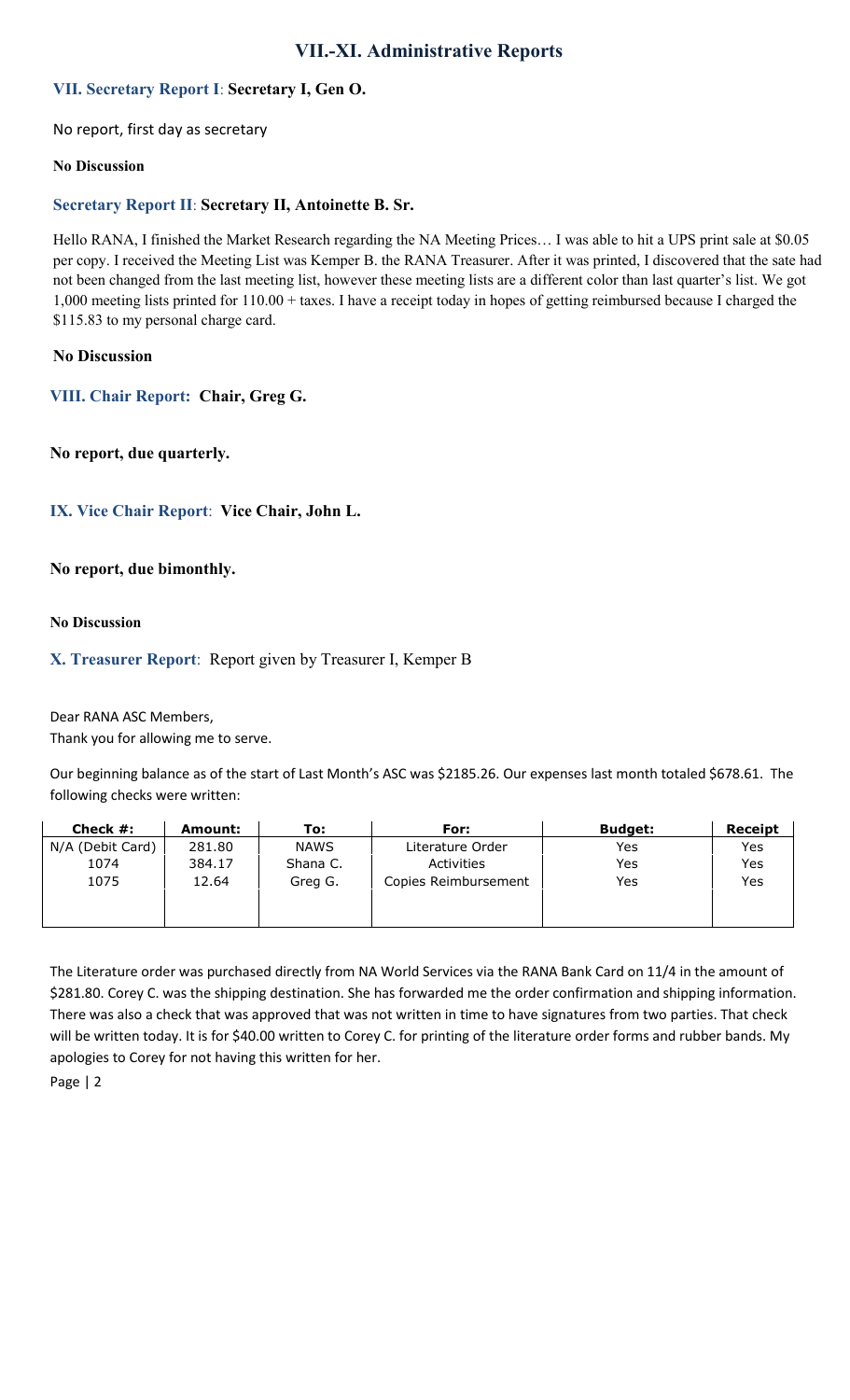Our deposit from November's ASC was \$900.68. The income breakdown is on the following page and will be inserted into the minutes for this ASC.

I did not receive a check from Antoinette B. in November. Antoinette did make a motion to allow her to make 2 \$120.00 payments in November to catch up the backed payments. Antoinette has notified the body that she had an emergency for work and would give me the \$240.00 this month. I will report about this at January's ASC. Her currently scheduled monthly payment of \$40 for December is also due today. That leaves a due balance of \$280.00 as of this month to be current if those payments were not made. (June – December 2015). Meaning she will be caught up through November if she makes the \$240 payment this month.

Our balance as of the start of today's ASC is \$2,407.33. This is \$1,140 above our estimate to start the new year with, so we are ahead of our estimate and in good shape.

In Loving Service, Kemper B.

\*\*\*SEE SECOND PAGE FOR INCOME BREAKDOWN TO BE INSERTED INTO AREA MINUTES:\*\*\*

|                             |               | <b>Money Order Deposit Sheet</b> |                                       | November ASC 2015        |          | <b>Grand Total:</b> | \$900.68 |
|-----------------------------|---------------|----------------------------------|---------------------------------------|--------------------------|----------|---------------------|----------|
|                             |               | <b>Literature Orders</b>         |                                       |                          |          |                     |          |
|                             |               |                                  |                                       |                          |          |                     |          |
| Money Order # Amount        |               | <b>Type</b>                      | <b>Group</b>                          |                          |          |                     |          |
| 17-302274268                |               | \$40.50 Western Union            | Set it Off                            |                          |          |                     |          |
| 17-302274266                |               | \$4.75 Western Union             | <b>Clean Works</b>                    |                          |          |                     |          |
| 17-303504853                |               | \$76.10 Western Union            | Man Up to the Flatbook                |                          |          |                     |          |
| 17-298486933                |               | \$10.00 Western Union            | <b>Standing By Recovery</b>           |                          |          |                     |          |
| 17-302274263                |               | \$12.00 Western Union            | <b>Primary Purpose</b>                |                          |          |                     |          |
| R206399209236               |               | \$132.35 MoneyGram               | Who Wants to Live                     |                          |          |                     |          |
|                             |               |                                  |                                       |                          |          |                     |          |
|                             |               |                                  |                                       |                          |          |                     |          |
|                             |               |                                  |                                       |                          |          |                     |          |
|                             |               |                                  |                                       |                          |          |                     |          |
|                             |               |                                  |                                       |                          |          |                     |          |
|                             |               |                                  |                                       |                          |          |                     |          |
|                             |               |                                  |                                       | <b>Total Literature:</b> | \$275.70 |                     |          |
|                             |               |                                  |                                       |                          |          |                     |          |
|                             |               | <b>Donations</b>                 |                                       |                          |          |                     |          |
|                             |               |                                  |                                       |                          |          |                     |          |
| <b>Money Order # Amount</b> |               | <b>Type</b>                      | Group                                 |                          |          |                     |          |
| 352593660                   |               | \$20.00 Global Express           | <b>Primary Purpose</b>                |                          |          |                     |          |
| 17-298486932                |               | \$10.00 Western Union            | <b>Standing By Recovery</b>           |                          |          |                     |          |
| 17-302274265                |               | \$25.00 Western Union            | In it to Win it                       |                          |          |                     |          |
| 17-302436725                |               | \$25.00 Western Union            | <b>Clean and Serene</b>               |                          |          |                     |          |
| 17-303504852                |               | \$10.00 Western Union            | <b>Man Up to the Flatbook</b>         |                          |          |                     |          |
| 17-302274264                |               | \$384.17 Western Union           | <b>RANA Activities Subcommittee</b>   |                          |          |                     |          |
| 17-295894656                |               | \$30.00 Western Union            | <b>SNL &amp; Freedom From Bondage</b> |                          |          |                     |          |
| 17-302274267                |               | \$50.00 Western Union            | <b>Hope Fiends</b>                    |                          |          |                     |          |
| R206399209247               |               | \$70.81 MoneyGram                | Who Wants to Live                     |                          |          |                     |          |
|                             |               |                                  |                                       | <b>Total Donations:</b>  | \$624.98 |                     |          |
|                             |               |                                  |                                       |                          |          |                     |          |
|                             |               | <b>Other</b>                     |                                       |                          |          |                     |          |
|                             |               |                                  |                                       |                          |          |                     |          |
| <b>Money Order #</b>        | <b>Amount</b> | <b>Type</b>                      | Group                                 |                          |          |                     |          |
|                             |               |                                  |                                       |                          |          |                     |          |
|                             |               |                                  |                                       |                          |          |                     |          |
|                             |               |                                  |                                       |                          |          |                     |          |
|                             |               |                                  |                                       | <b>Total Other:</b>      | \$0.00   |                     |          |
|                             |               |                                  |                                       |                          |          |                     |          |
|                             |               |                                  |                                       |                          |          |                     |          |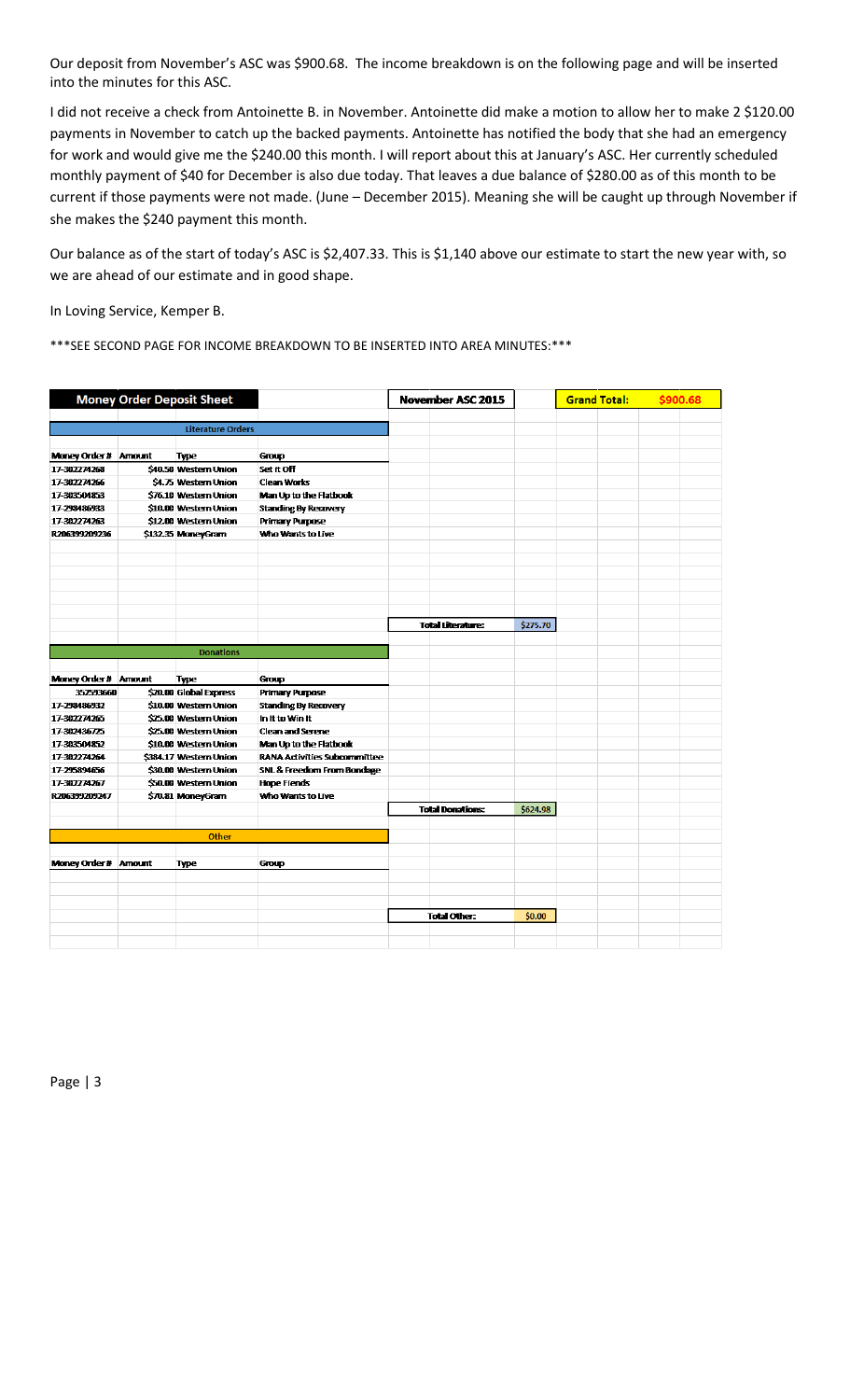#### **XI. Regional Committee Member I & II Report**: Written report given by RCM Team

#### Report not turned in.

#### **No Discussion**

## **XII. Subcommittee Reports**

#### **A. Activities Report**: **Oral report by Shana C, Activities Chair, represented by Britany M.**

Britany M. representing. We met on November 5<sup>th</sup> and 13 members were in attendance, as well as 8 members on November 18<sup>th</sup>. The Thanksgiving marathon meeting went really well. The 7<sup>th</sup> tradition basket raised \$25.09 for donations to the United Methodist Church. Julie C. resigned as Vice Chair. We have an upcoming Christmas marathon meeting 12pm-6pm at UMC as well as a New Years party 12/31/15 from 9pm-2am at Falmouth Baptist Church. Activities is providing ham and turkey for the marathon meeting, but it is requested that members bring side dishes.

#### **B. Hospitals & Institutions (H&I) Report**: **H&I Chair, Billy M.**

We met all our facility obligations this past month. The life-saving message of NA was effectively carried into the Sunshine house and Boxwood. At the Boxwood meetings the residents seem to get very excited about NA. Currently we have made contact again with the men's diversion center to see if they are still interested in meetings. I was told that the person who takes care of these matters is on vacation for 2 weeks. John C. was in the process of working with this facility before I became chair and we ran into some road blocks with a change of staff etc. If this doesn't go anywhere I have a contact at RRJ. We will look into that at the appropriate time. We used the remainder of our budget on literature and we had 25% of the lit mailed directly to RRJ to the contact that was just mentioned.

#### **No Discussion**

#### **C. Literature Chair Report: Literature Chair, Corey C**.

Report not turned in.

#### **No Discussion**

#### **D. Public Relations (PR) Report**: *OPEN POSITION*

**No Discussion**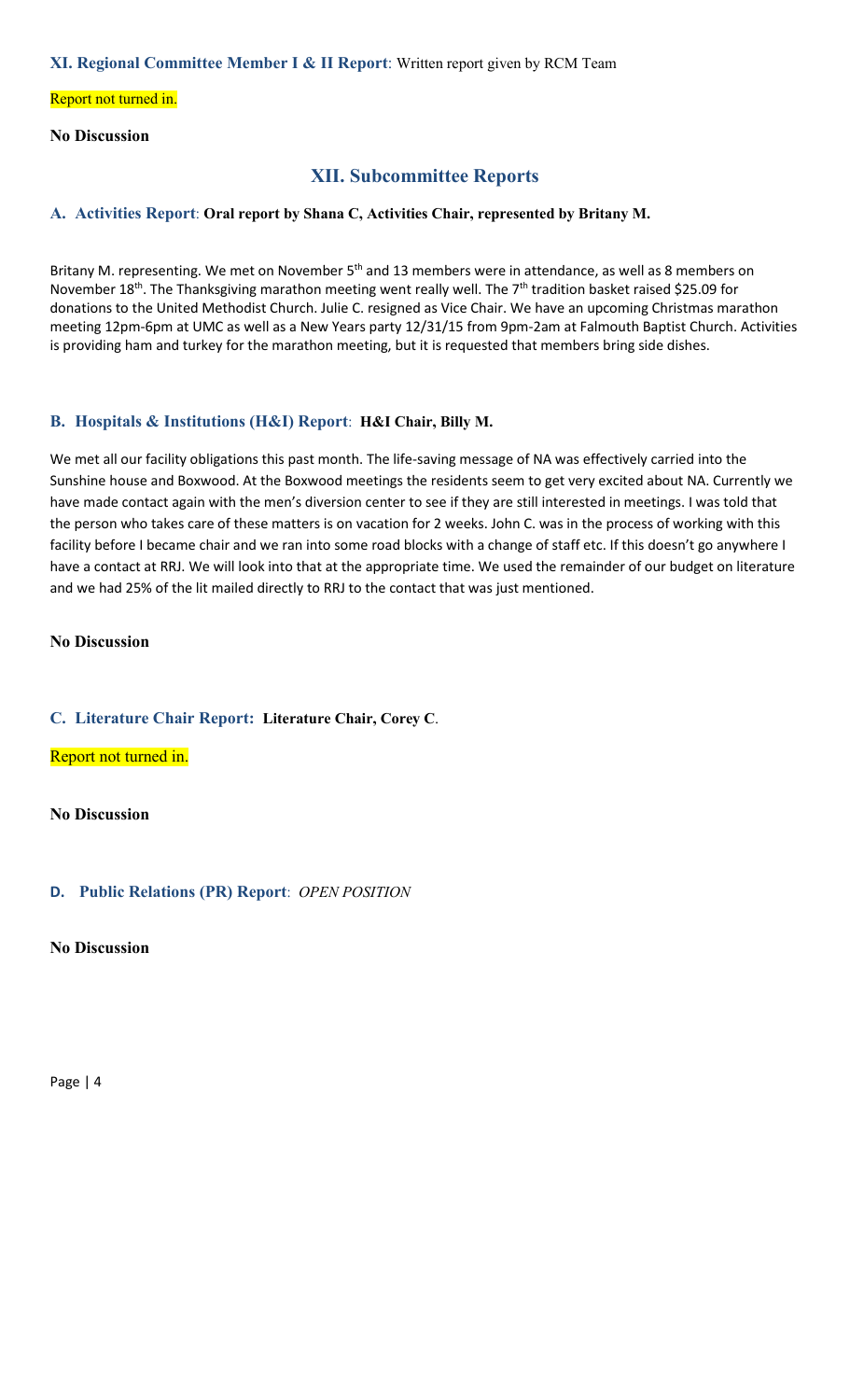# **XIII. Group Service Representative (GSR) Reports**

GSR reports called by Secretary to be read to body.

| <b>HOME GROUP</b>                                                                                                                                                                         | <b>GSR/ALT</b>                                                                                                                                                                | <b>DAYS AND TIMES</b><br><b>OF MEETINGS</b> | # GROUP<br><b>MEMBERS</b> | # AVG. WKLY<br><b>ATTENDANCE/</b><br><b>NEWCOMERS</b> | <b>GROUP</b><br><b>DONATION</b> | LIT.<br><b>ORDER</b> |  |  |  |
|-------------------------------------------------------------------------------------------------------------------------------------------------------------------------------------------|-------------------------------------------------------------------------------------------------------------------------------------------------------------------------------|---------------------------------------------|---------------------------|-------------------------------------------------------|---------------------------------|----------------------|--|--|--|
| 1. Set it Off                                                                                                                                                                             | <b>Richard M.-GSR</b>                                                                                                                                                         | Sun. 7 - 8:30pm                             | 6                         | 30/2                                                  | \$50.00                         | <b>SO</b>            |  |  |  |
| Meetings for 12/13/15 and 12/20/15 will be moved, location to be determined.                                                                                                              |                                                                                                                                                                               |                                             |                           |                                                       |                                 |                      |  |  |  |
| Group Anniversaries: Ron M. celebrating 11 years on 1/7/15                                                                                                                                |                                                                                                                                                                               |                                             |                           |                                                       |                                 |                      |  |  |  |
| 2. Who Wants to Live                                                                                                                                                                      | Victoria H. - GSR                                                                                                                                                             | Mon. - Fri.12 - 1:15pm                      | 10                        | 115/10                                                | \$62.00                         | $\overline{$}181.00$ |  |  |  |
| Group Anniversaries: None                                                                                                                                                                 | All is going well. We were grateful for the opportunity to partner with Activities for the Thanksgiving marathon meeting and look<br>forward to doing the same for Christmas. |                                             |                           |                                                       |                                 |                      |  |  |  |
| 3. In It to Win it                                                                                                                                                                        | Britany M. - GSR                                                                                                                                                              | Mon. 7:00 - 8:30pm                          | $\overline{7}$            | 45/6                                                  | \$40.00                         | \$0                  |  |  |  |
| There is really nothing to report. Everything has been going good.                                                                                                                        |                                                                                                                                                                               |                                             |                           |                                                       |                                 |                      |  |  |  |
| Group Anniversaries: None at this time                                                                                                                                                    |                                                                                                                                                                               |                                             | $\overline{3}$            | 25/2                                                  |                                 |                      |  |  |  |
| 4. Hope Fiends<br>Need homegroup members.                                                                                                                                                 | Sarah M. - GSR                                                                                                                                                                | Tue. 7 - 8:30pm                             |                           |                                                       | \$25.00                         | \$20.00              |  |  |  |
| Group Anniversaries: None at this time                                                                                                                                                    |                                                                                                                                                                               |                                             |                           |                                                       |                                 |                      |  |  |  |
| 5. Standing by Recovery                                                                                                                                                                   | Donna- GSR                                                                                                                                                                    | Tue. $7:30 - 8:30$ pm                       | 5                         | 15/2                                                  | \$10.00                         | \$5.00               |  |  |  |
| Group doing well.                                                                                                                                                                         |                                                                                                                                                                               |                                             |                           |                                                       |                                 |                      |  |  |  |
| Group Anniversaries: Pam celebrating 22 years on January 12th                                                                                                                             |                                                                                                                                                                               |                                             |                           |                                                       |                                 |                      |  |  |  |
| 6. Clean Works                                                                                                                                                                            | Katlyn B. $-$ GSR                                                                                                                                                             | Wed. 7 - 8:15pm                             | 6                         | 30/5                                                  | \$0.00                          | \$33.54              |  |  |  |
| We are doing well. Thanks for letting me serve!                                                                                                                                           |                                                                                                                                                                               |                                             |                           |                                                       |                                 |                      |  |  |  |
| Group Anniversaries: None at this time.                                                                                                                                                   |                                                                                                                                                                               |                                             |                           |                                                       |                                 |                      |  |  |  |
| 7. Start Living Group                                                                                                                                                                     | Eric F. - GSR                                                                                                                                                                 | Thu. 7 - 8:00pm                             | 11                        | 13/3                                                  | \$54.00                         | \$56.00              |  |  |  |
| Nothing new to report.<br>Group Anniversaries: Brian T. 1 year December 17 <sup>th</sup> , Eric F. 1 year December 24 <sup>th</sup> , and Steve W. 12 years on January 14 <sup>th</sup> . |                                                                                                                                                                               |                                             |                           |                                                       |                                 |                      |  |  |  |
| 8. Freedom from Bondage                                                                                                                                                                   | Kevin S.                                                                                                                                                                      | Thur. $9 - 10$ pm                           | 5                         | 15/2                                                  | \$0                             | \$39.00              |  |  |  |
| & Saturday Night Live                                                                                                                                                                     |                                                                                                                                                                               |                                             |                           |                                                       |                                 |                      |  |  |  |
| SNL and Freedom From Bondage combined together. Nothing to report.                                                                                                                        |                                                                                                                                                                               |                                             |                           |                                                       |                                 |                      |  |  |  |
| Group Anniversaries: None at this time                                                                                                                                                    |                                                                                                                                                                               |                                             | 3                         | 15/1                                                  | \$0                             | \$0                  |  |  |  |
| 9. Man Up to the Flatbook                                                                                                                                                                 | Absent                                                                                                                                                                        | Thur. 7 - 8:30pm                            |                           |                                                       |                                 |                      |  |  |  |
| Group Anniversaries: None reported                                                                                                                                                        |                                                                                                                                                                               |                                             |                           |                                                       |                                 |                      |  |  |  |
| 10. New Beginnings                                                                                                                                                                        | Brandon $H - GSR$                                                                                                                                                             | Fridays $7 - 8:30$ pm                       | 6                         | $\overline{?}$                                        | \$0                             | \$113.77             |  |  |  |
| Nothing new to report.<br>Group Anniversaries: None at this time                                                                                                                          |                                                                                                                                                                               |                                             |                           |                                                       |                                 |                      |  |  |  |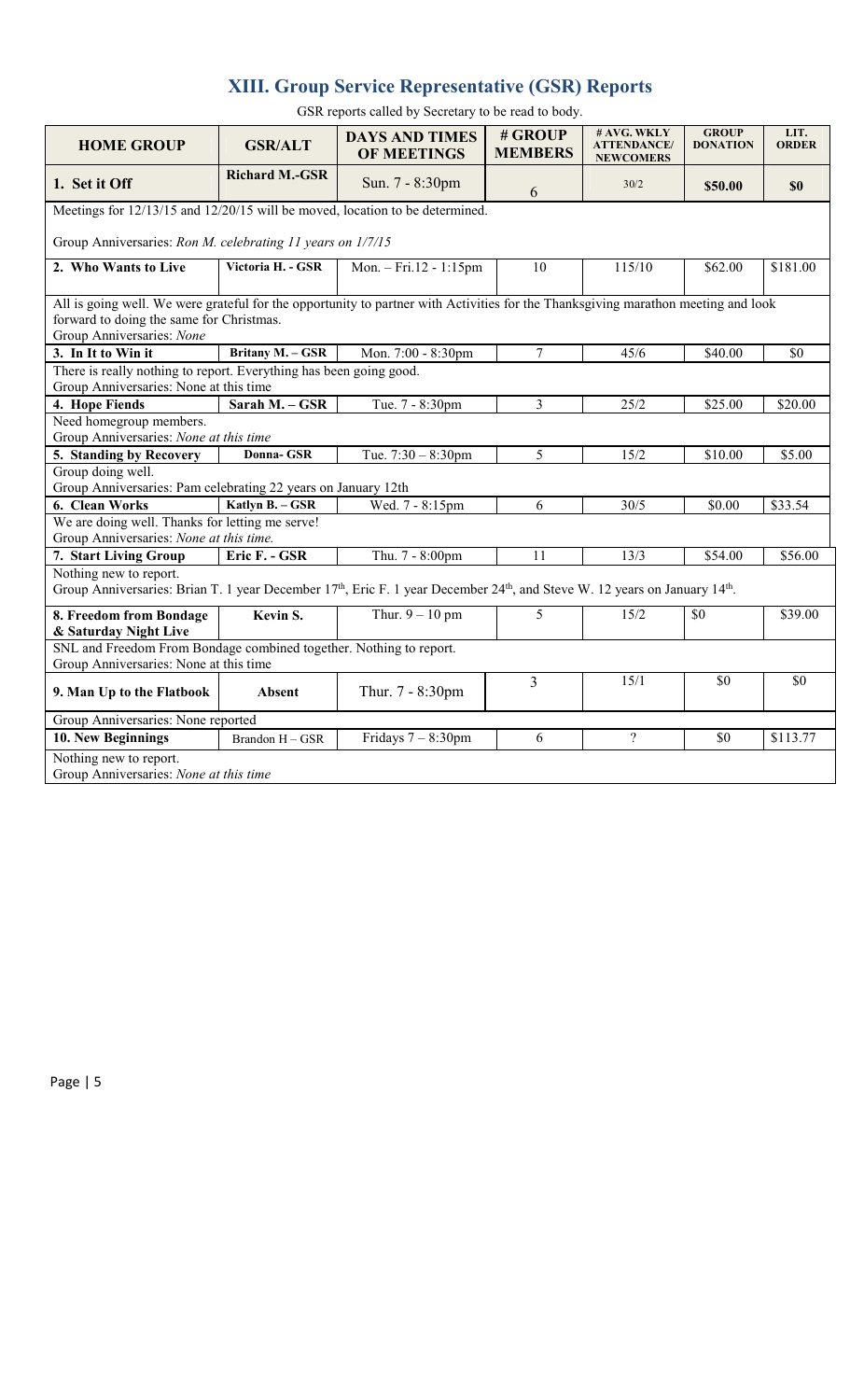# **XIII. Group Service Representative (GSR) Reports** *(continued):*

| <b>HOME GROUP</b>                                             | <b>GSR/ALT</b>                            | <b>DAYS AND TIMES</b><br><b>OF MEETINGS</b>                                                       | # GROUP<br><b>MEMBE</b><br><b>RS</b> | # AVG. WKLY<br><b>ATTENDANCE/</b><br><b>NEWCOMERS</b> | <b>GROUP</b><br><b>DONATION</b> |                | LIT.<br><b>ORDER</b> |  |  |
|---------------------------------------------------------------|-------------------------------------------|---------------------------------------------------------------------------------------------------|--------------------------------------|-------------------------------------------------------|---------------------------------|----------------|----------------------|--|--|
| 11. Primary Purpose                                           | <b>Antoinette B - REP</b><br>"Old School" | Sat. & Sun. 12-<br>1:30 <sub>pm</sub>                                                             | 6                                    | 14/2                                                  | \$30.00                         | \$18.00        |                      |  |  |
| Nothing to report.                                            |                                           |                                                                                                   |                                      |                                                       |                                 |                |                      |  |  |
| Group Anniversaries: None at present                          |                                           |                                                                                                   |                                      |                                                       |                                 |                |                      |  |  |
| 12. Experience, Strength &<br>Hope                            | Absent                                    | Sat. 6:30 - 8:00pm                                                                                | 13                                   | 30/5                                                  | $\blacksquare$                  | $\blacksquare$ |                      |  |  |
| None given, Absent                                            |                                           |                                                                                                   |                                      |                                                       |                                 |                |                      |  |  |
| Group Anniversaries:                                          |                                           |                                                                                                   |                                      |                                                       |                                 |                |                      |  |  |
| 13. Clean and Serene                                          | Absent                                    | Fri. 10-11: 15pm                                                                                  | 3                                    | $10 - 20/2 - 3$                                       |                                 |                |                      |  |  |
| Nothing reported                                              |                                           |                                                                                                   |                                      |                                                       |                                 |                |                      |  |  |
| Group Anniversaries:                                          |                                           |                                                                                                   |                                      |                                                       |                                 |                |                      |  |  |
| 14. Final Surrender                                           | <b>Absent</b>                             | Mon-Wed; Fri-Sat                                                                                  | 26                                   | 18/9                                                  |                                 | \$0            | \$0                  |  |  |
| No report<br>Group Anniversaries: None                        |                                           |                                                                                                   |                                      |                                                       |                                 |                |                      |  |  |
| 15. Noon Beginnings                                           | <b>Absent</b>                             | Mon-Fri 12pm                                                                                      |                                      |                                                       |                                 |                | $\blacksquare$       |  |  |
| No report                                                     |                                           |                                                                                                   |                                      |                                                       |                                 |                |                      |  |  |
| Group Anniversaries: - None reported                          |                                           |                                                                                                   |                                      |                                                       |                                 |                |                      |  |  |
| <b>16. Colonial Beach</b>                                     | <b>Absent</b>                             | Friday 7pm                                                                                        | 6                                    | 7/1                                                   |                                 | \$0            | $\mathbf{0}$         |  |  |
| <b>Survivors Group</b>                                        |                                           |                                                                                                   |                                      |                                                       |                                 |                |                      |  |  |
| No report                                                     |                                           |                                                                                                   |                                      |                                                       |                                 |                |                      |  |  |
| Group Anniversaries:                                          |                                           |                                                                                                   |                                      |                                                       |                                 |                |                      |  |  |
| 17. New Beginnings                                            | Absent                                    | Tues 6pm                                                                                          | 5                                    | 10/1                                                  | \$0                             | \$0            |                      |  |  |
| <b>Colonial Beach</b>                                         |                                           |                                                                                                   |                                      |                                                       |                                 |                |                      |  |  |
| No report                                                     |                                           |                                                                                                   |                                      |                                                       |                                 |                |                      |  |  |
| Group Anniversaries: None Reported<br>18. Saturday Night Live |                                           | Sat. 10pm - 11:30 pm                                                                              |                                      |                                                       | \$0                             |                | \$0                  |  |  |
| Group***                                                      | $\mathbf{r}$                              |                                                                                                   |                                      |                                                       |                                 |                |                      |  |  |
| Combined with Freedom From Bondage****                        |                                           |                                                                                                   |                                      |                                                       |                                 |                |                      |  |  |
| Group Anniversaries: none reported                            |                                           |                                                                                                   |                                      |                                                       |                                 |                |                      |  |  |
| 19. Rush Hour Group                                           | <b>Absent</b>                             | Mon, Wed, Fri                                                                                     | $\overline{2}$                       | $3/0-1$                                               |                                 | \$0            | \$0                  |  |  |
| of NA                                                         |                                           | $5pm - 6:15pm$                                                                                    |                                      |                                                       |                                 |                |                      |  |  |
| No report                                                     |                                           |                                                                                                   |                                      |                                                       |                                 |                |                      |  |  |
| Group Anniversaries: None                                     |                                           |                                                                                                   |                                      |                                                       |                                 |                |                      |  |  |
| 20. Alive & Free<br>Absent                                    | 22701                                     | Wednesday 8:00pm, Friday 7:00pm<br>Culpepper Hospital (Boardroom)<br>501 Sunset Ln, Culpepper, VA | 5                                    | 10/2                                                  |                                 | \$0            | \$0\$                |  |  |
| No report<br>Group Anniversaries: None at this time           |                                           |                                                                                                   |                                      |                                                       |                                 |                |                      |  |  |

# **10 Minute Break - back at 5:00pm**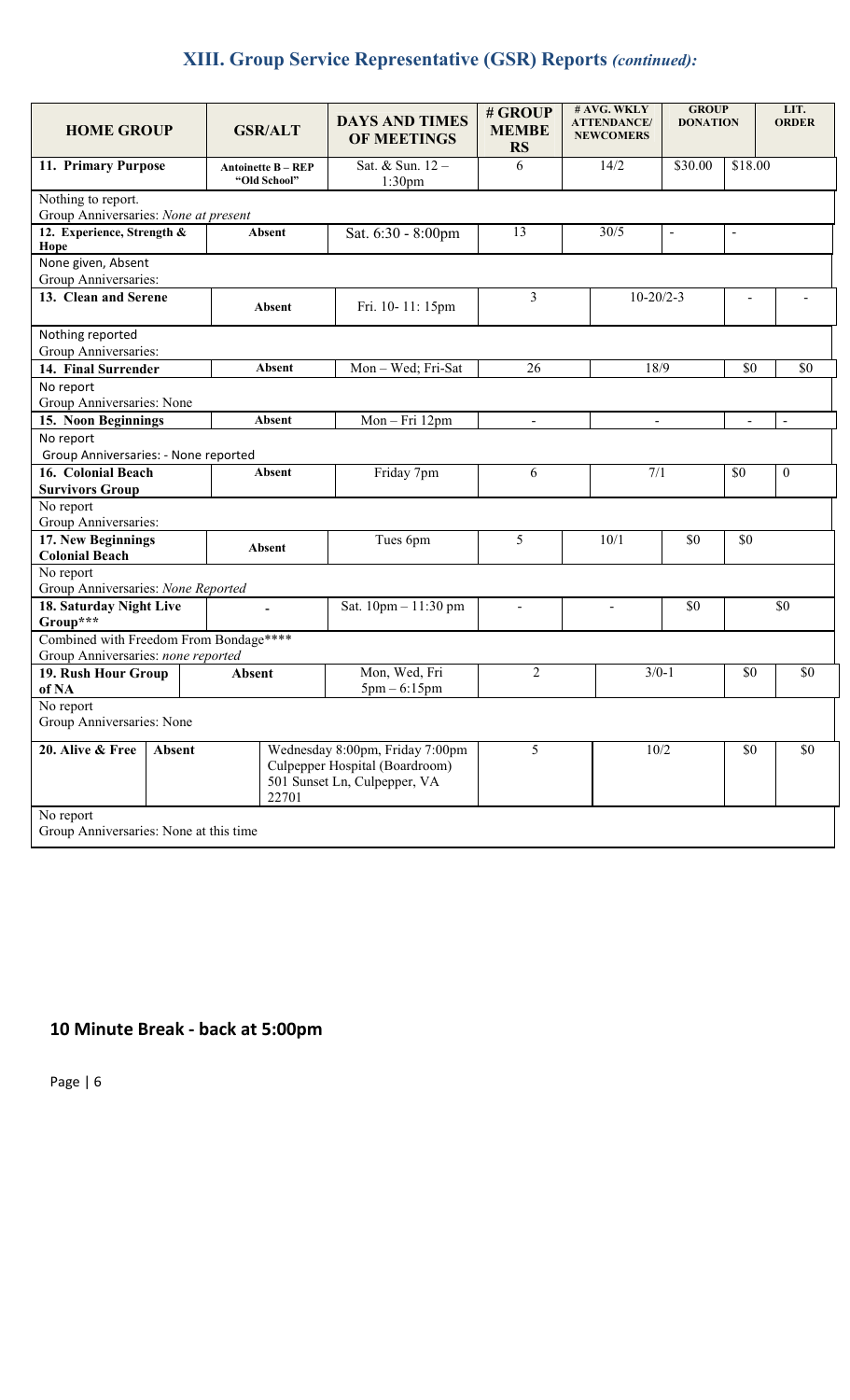#### **XIV. 2nd Quorum Legend: P = Present A = Absent**

| <b>HOME GROUP NAME</b>                 | P/A | <b>NAME</b>        | <b>POSTION</b> |
|----------------------------------------|-----|--------------------|----------------|
| 1. Set It Off                          | P   | Richard M.         | GSR            |
| 2. Who Wants to Live                   | P   |                    | <b>GSR</b>     |
| 3. In It to Win It                     | P   | Andrea L.          | <b>GSR</b>     |
| 4. Hope Fiends                         | P   | Sarah M            | GSR            |
| 5. Stand By Recovery                   | A   | Donna              | <b>GSR</b>     |
| 6. Clean Works                         | P   | Katelyn B.         | <b>GSR</b>     |
| 7. Start Living Group                  | P   | Eric F             | <b>GSR</b>     |
| 8. Freedom from Bondage                | A   |                    |                |
| 9. Man Up to the Flatbook              | P   | Tony S.            | GSR            |
| 10. A New Beginning Group              | A   |                    |                |
| 11. Primary Purpose                    | B   | Antoinette B       | Rep            |
| 12. Experience, Strength &<br>Hope     | A   | Jeff W.            | GSR            |
| 13. Clean and Serene                   | A   |                    |                |
| 14. Final Surrender                    | A   | John Jr.           | <b>GSR</b>     |
| 15. Noon Beginnings                    | A   |                    |                |
| 16. Colonial Beach Survivors<br>Group  | P   | James D            | GSR            |
| 17. New Beginnings<br>(Colonial Beach) | A   | Erin               | Alt. GSR       |
| 18. Saturday Night Live<br>Group       | A   | Kevin <sub>S</sub> | GSR            |
| 19. Rush Hour Meeting                  | P   | Dawn B.            | GSR            |
| 20. Alive and Free                     | P   | Jon F              | GSR            |

| 2 <sup>st</sup> QUORUM CALL - Must 4 per Bylaws |  |  |  |  |
|-------------------------------------------------|--|--|--|--|
| Group Represented                               |  |  |  |  |
| <b>Procedural Votes</b>                         |  |  |  |  |

## **XV. Old Business**

- **Regional Motions:** 
	- o **175-4: Speaker Jam will be held in conjunction with the March and September subcommittee**   $meetings.$  *Favor- 9, Abstain-2, Opposed-0*
	- o **175-6: Approve the use of absentee ballots.** *Favor-6, Abstain-2, Opposed- 3***. MOTION: PASSED**
	- o **175-7: Approve regional 2016 budget.** *Favor- 10, Abstain-1, Opposed- 0.* **MOTION: PASSED**

#### • **Area Motions:**

- o **(no motion) To approve RANA Area budget.** *Favor- 10, Abstain-1, Opposed- 0.* **MOTION: PASSED**
- o **11-15-7: To extend an additional \$75.83 for remaining 2016 budget.** *Favor- 10, Abstain-1, Opposed-*
- *0.* **MOTION: PASSED**
- o **11/15-11: To change the RANA bylaws to change the quorum from 4 to 8.** *Favor- 8, Abstain-1, Opposed-2.* **MOTION: PASSED**

# **XVI. Open Sharing**

- United Methodist Church has told us that money has been taken during Friday night 7pm meeting, and they have a recording of someone standing on the counter in the kitchen. Last ASC we elected members to an ad hoc committee to facilitate relations with the church and to watch the meeting space during meetings to make sure no one is doing anything they shouldn't be. Greg G. stressed the fact that Friday night homegroup members should be consistently checking the hallway and kitchen, and perhaps even stationing someone there for the entirety of the meeting. Richard volunteered to help two Fridays a month. We will also meet with the church and tell them what actions we have taken, to mend our relationship with them and keep our meeting space.
- CAR Report & GSR Assembly: The CAR report is available and needs to be voted on in homegroups and taken to the GSR Assembly. We discussed whether or not we should print reports for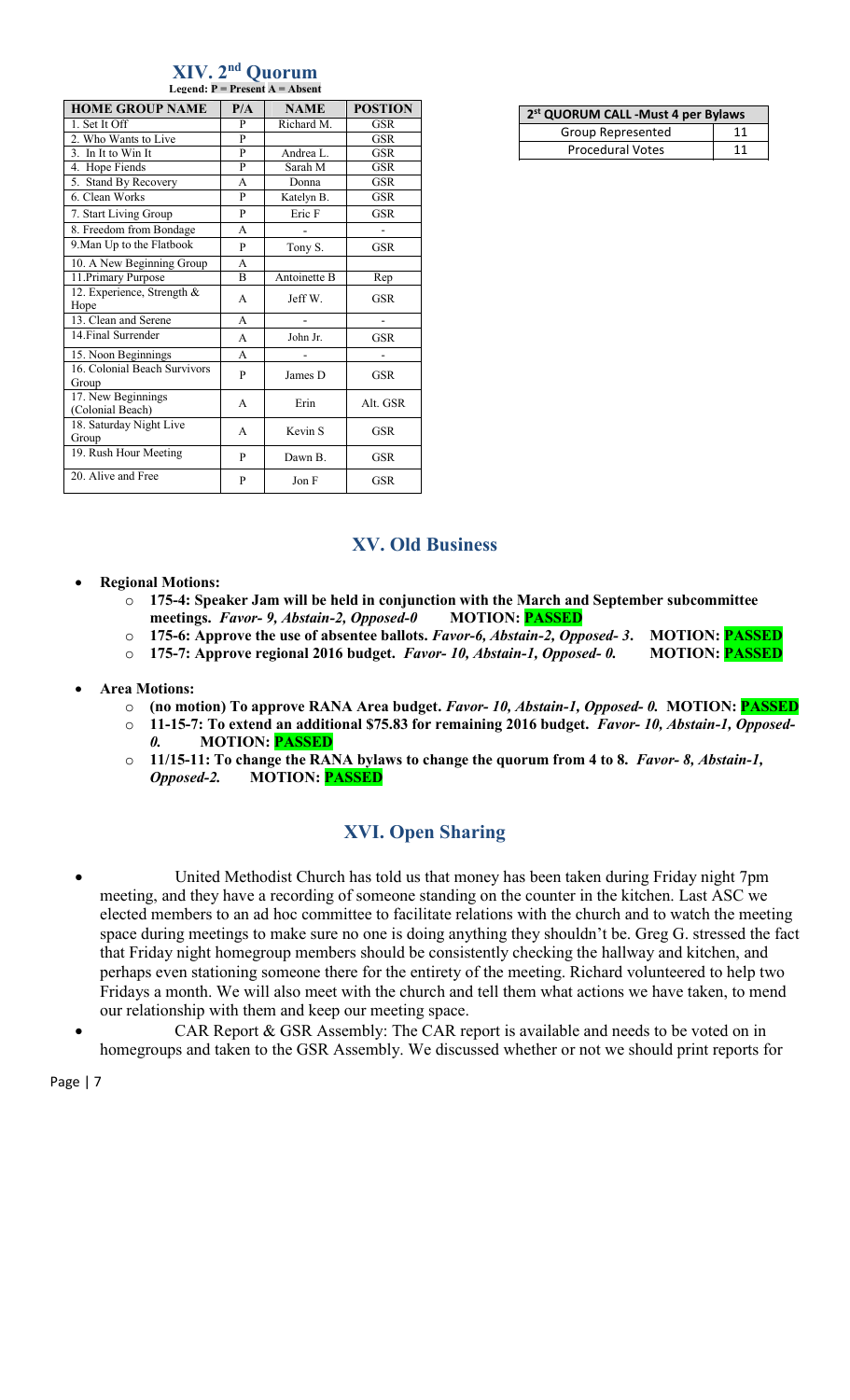the homegroups. We no longer include this in our budget, but some interest was expressed to have them printed. Kemper B. has a link to the actual report, and a hyperlink will also be inserted here: NA.org/conference. The username is "WSC2016" and the password is "CP2016". It was also recommended by Sarah M. that GSRs attend the CAR workshop. If we chose to, the cost to print these reports for all homegroups would be approximately \$200, or we could order them through NAWS. The PDF file is also available online for free. The majority of present members preferred to print the copies ourselves over ordering them.

- Rudy C. would like to put on a mini-convention for the RANA area May  $5<sup>th</sup>$ -6<sup>th</sup>, 2017. It would take fundraising and grants to raise the money. We will need to appoint an ad hoc committee that will report to ASC. The theme would be "lost dreams awaken, new possibilities arise". He was on the team to put on the AVCNA convention in the past and has experience with this. The seed money will be requested from area but will be refunded in full so that the committee can be self-supporting.
- Lauchlan reminded all GSRs to double check with their meeting spaces to make sure the churches are available during the holidays.

## **XVII. Elections for Open Positions**

**No nominations.**

## **XVIII. New Business**

**Motion #12/6-4:** To hose a mini-convention in our area on May 5<sup>th</sup> & 6<sup>th</sup> 2017. Maker: Rudy C. 2<sup>nd</sup> by: Teresa R. Intent: To promote unity and creative enthusiasm in our area. Pros and cons were given. *VOTE: sent back to homegroups Motion: TABLED until January*

**Motion #12/6-5:** To create a "Special Fundraising Adhoc" to be responsible for attending Area to bring a report of our progress and any announcement needed. Maker: Rudy C. 2<sup>nd</sup> by: Teresa R. Intent: To be held accountable. *VOTE: Sent back to homegroups Motion: TABLED until January* 

**Motion #12/15-6:** To request a \$300 start-up seed in which will be totally refunded so that the Fundraising Adhoc can be fully self-supporting. Maker: Rudy C. 2<sup>nd</sup> by: Teresa R. Intent: To be fully self-supporting.

*VOTE: Sent back to homegroups Motion: TABLED until January* 

**Motion #12/6-7:** Check to reimburse \$115.58 for meeting lists to Antoinette B. Sr. Maker: Antoinette B. 2<sup>nd</sup> by: Katelyn B. Intent: 7<sup>th</sup> tradition *VOTE: In budget, no vote Motion: PASSED* 

**Motion #12/6-8:** That the area form an adhoc committee to look into the USSC and bring back information for the groups

Page | 8 Maker: Katelyn B. 2<sup>nd</sup> by: Sarah M. Intent: To find out what services the USSC provides *VOTE: Budgeted Motion: Out of Order*